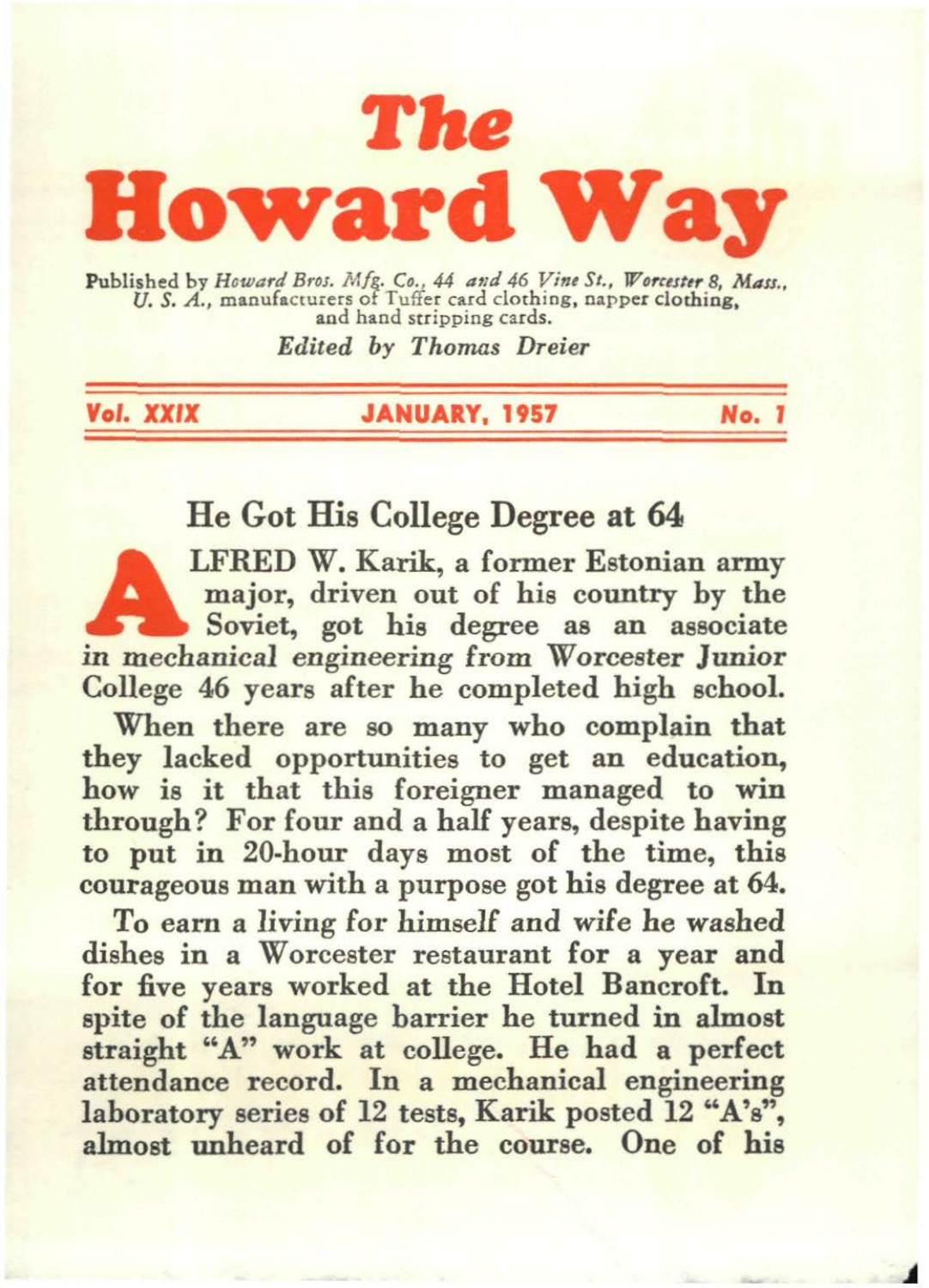#### 2 THE HOWARD WAY

classmates said he cried almost like a baby when he got the only "C" of his career a couple of years ago.

Karik's school day began at 6:30 a.m. It ineluded eight hours of waxing hotel floors and cleaning carpets, three hours of classes at night, and three or more hours of study each night.

The record of this man is such that Harrington & Richardson did the unusual thing and gave a iob to this man who is crowding 65. As a technician working with small arms, there is no question but that he will prove to be a worker who requires the minimum of supervision and who may be trusted always to give his best.

#### $\sim$   $\sim$

#### He Wanted a Different Answer

Questions often suffer from wrong interpretations. The answers we give have little to do with the question actually asked.

This is illustrated by the story of the small boy, home from his first day at school, who rushed up to his mother who was standing in the yard waiting for him and breathlessly asked, "Mommy, where did I come from?" At first she was stunned, then a little pleased, knowing that the book she had read on the subject only a few days before, had equipped her to act intelligently at this moment.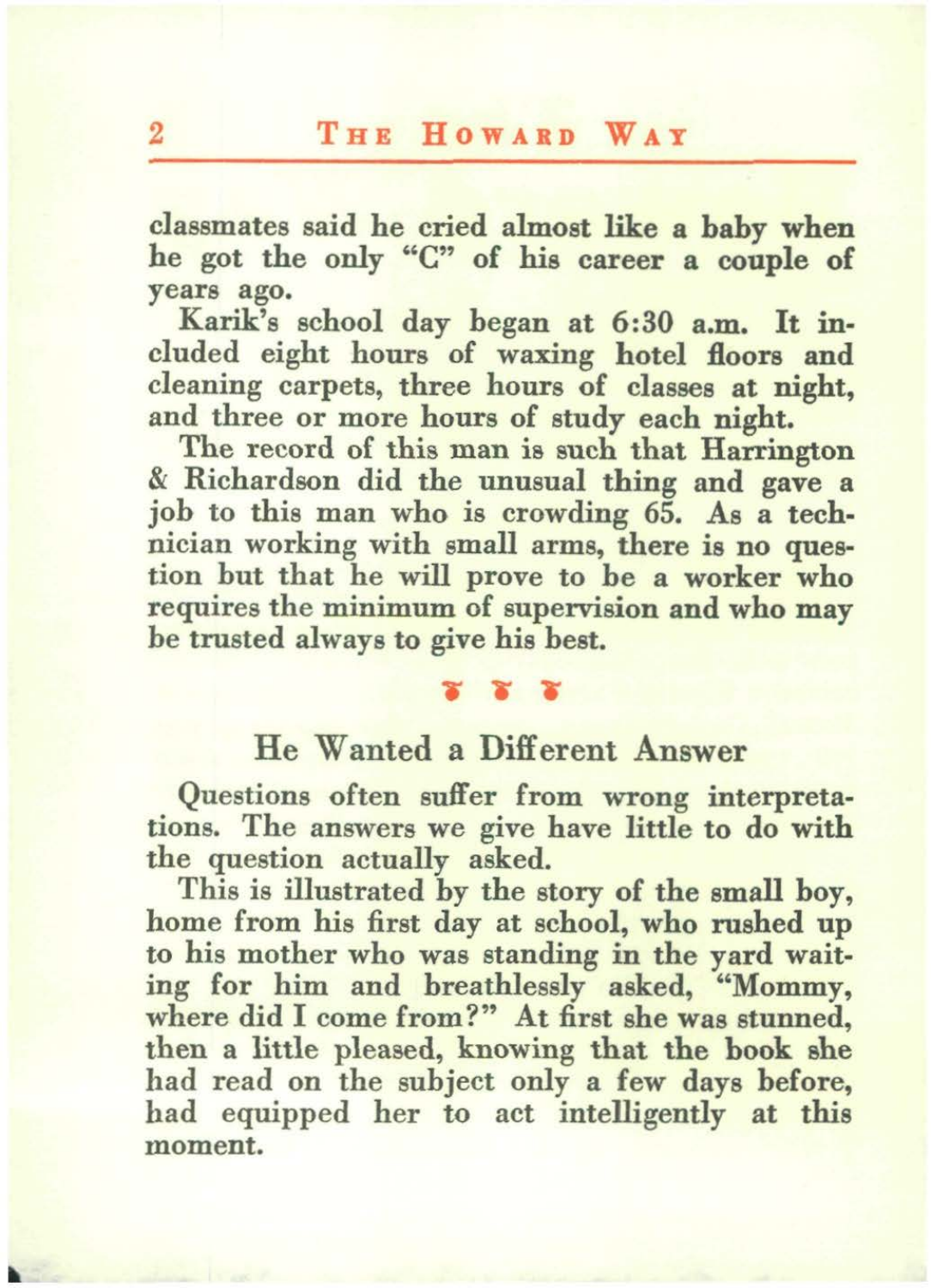#### **THE HowARD WAY** 3

Patiently she took the small boy by the hand and led him into the living room, sat down, and taking him on her lap, related the entire story of the birds and the bees, in simple language.

When she had finished, the boy looked at her a little surprised, and said again, "But Mommy, I want to know where I came from! The boy who sits in front of me in school said he came from Peoria!"

#### We Need More 18-Year-Olds Like Him

 $\begin{array}{c} \nabla \cdot \nabla \cdot \nabla \cdot \nabla \cdot \nabla \cdot \nabla \cdot \nabla \cdot \nabla \cdot \nabla \cdot \nabla \cdot \nabla \cdot \nabla \cdot \nabla \cdot \nabla \cdot \nabla \cdot \nabla \cdot \nabla \cdot \nabla \cdot \nabla \cdot \nabla \cdot \nabla \cdot \nabla \cdot \nabla \cdot \nabla \cdot \nabla \cdot \nabla \cdot \nabla \cdot \nabla \cdot \nabla \cdot \nabla \cdot \nabla \cdot \nabla \cdot \nabla \cdot \nabla \cdot \nabla \cdot \nab$ 

Down on a farm near Ripley, West Virginia, you will find 18-year-old Ben Greene. He re· ceived a Future Farmers of America Achievement Award for draining swamps, developing about 100 acres of contour strips and planting 6,000 young trees. He also improved the soil through the use of fertilizer.

Today he has 56 Hereford cattle on a farm that 12 years ago would not feed 12 cows.

All over the country there are youngsters like Ben who, starting their work at eight or ten, have achieved prosperity in their late teens.

Another boy, Joe Moore of Granville, Tennessee, started with a Jersey cow given him by his father when he was eight years old. Now at 21 he oper· ates a 505-acre farm representing an investment of \$46,000.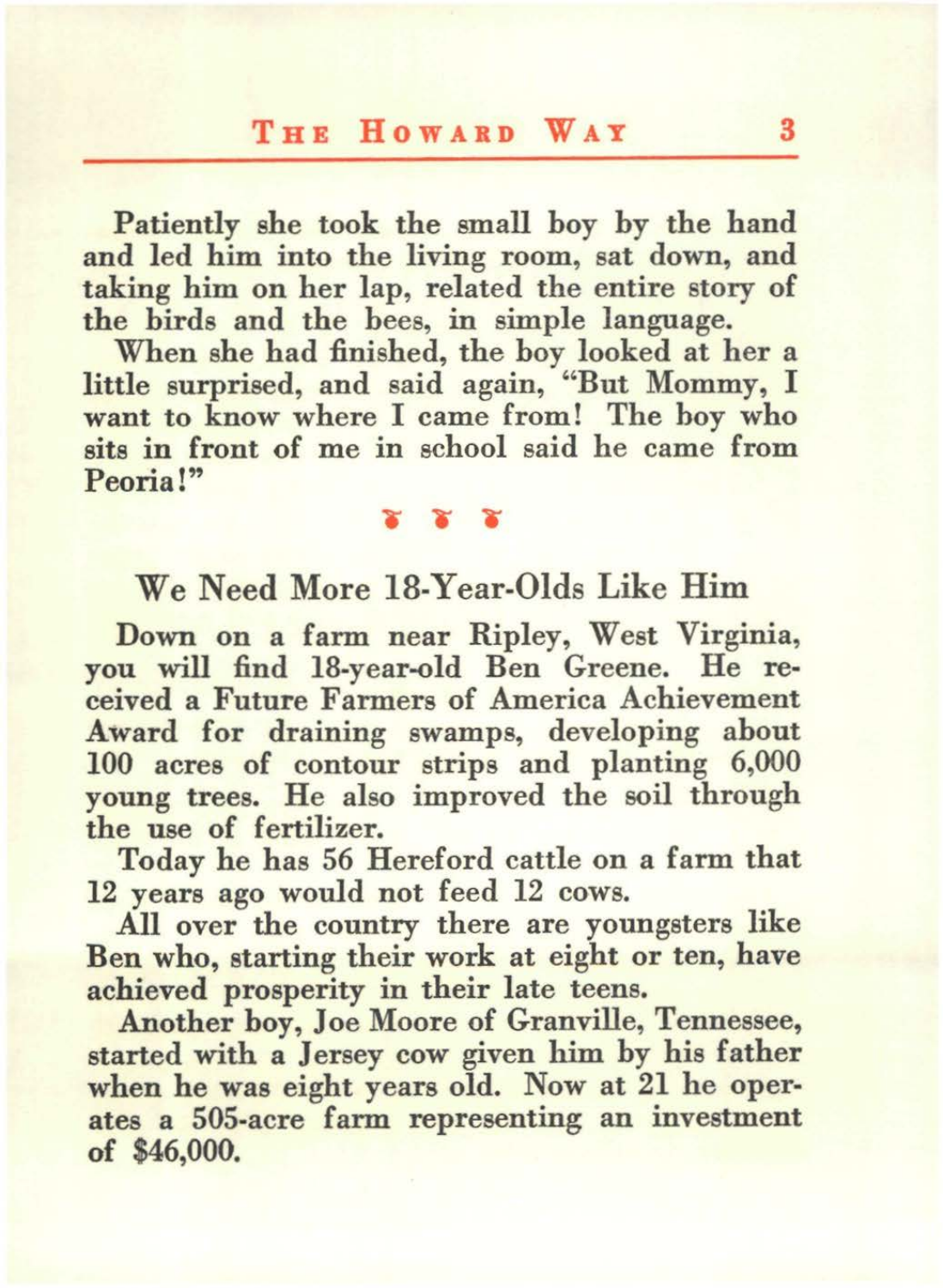#### Help Keep the Roadsides Clean

You can play your part in keeping America more beautiful if you will refrain from throwing cigarette packs and other litter on the streets and roadsides.

Leaders in American industry are active in an association called Keep America Beautiful, Inc., 100 Park Avenue, New York City. Its able director, John C. Rose, has enlisted such men as Clifford F. Hood, president of U.S. Steel; Cecil F. Dawson, president Dixie Cup Co.; Roy A. Fruehauf, president, Fruehauf Trailer Co.; George H. Coppers, president, National Biscuit Company, and many others in their class.

Litter is the responsibility of the individual. Litter increases taxes. Litter must he cleaned up hy somebody. Clean-up gangs do not work free. Your own home town will be cleaner and more beautiful if you dispose of your litter in proper receptacles.

#### $\gamma$   $\gamma$

#### Election News

Members of all political parties, even the Communists, should he interested in the election mentioned hy the old Negro preacher:

"There's an election going on all the time. The Lord votes for you, the Devil against you, and you cast the deciding vote."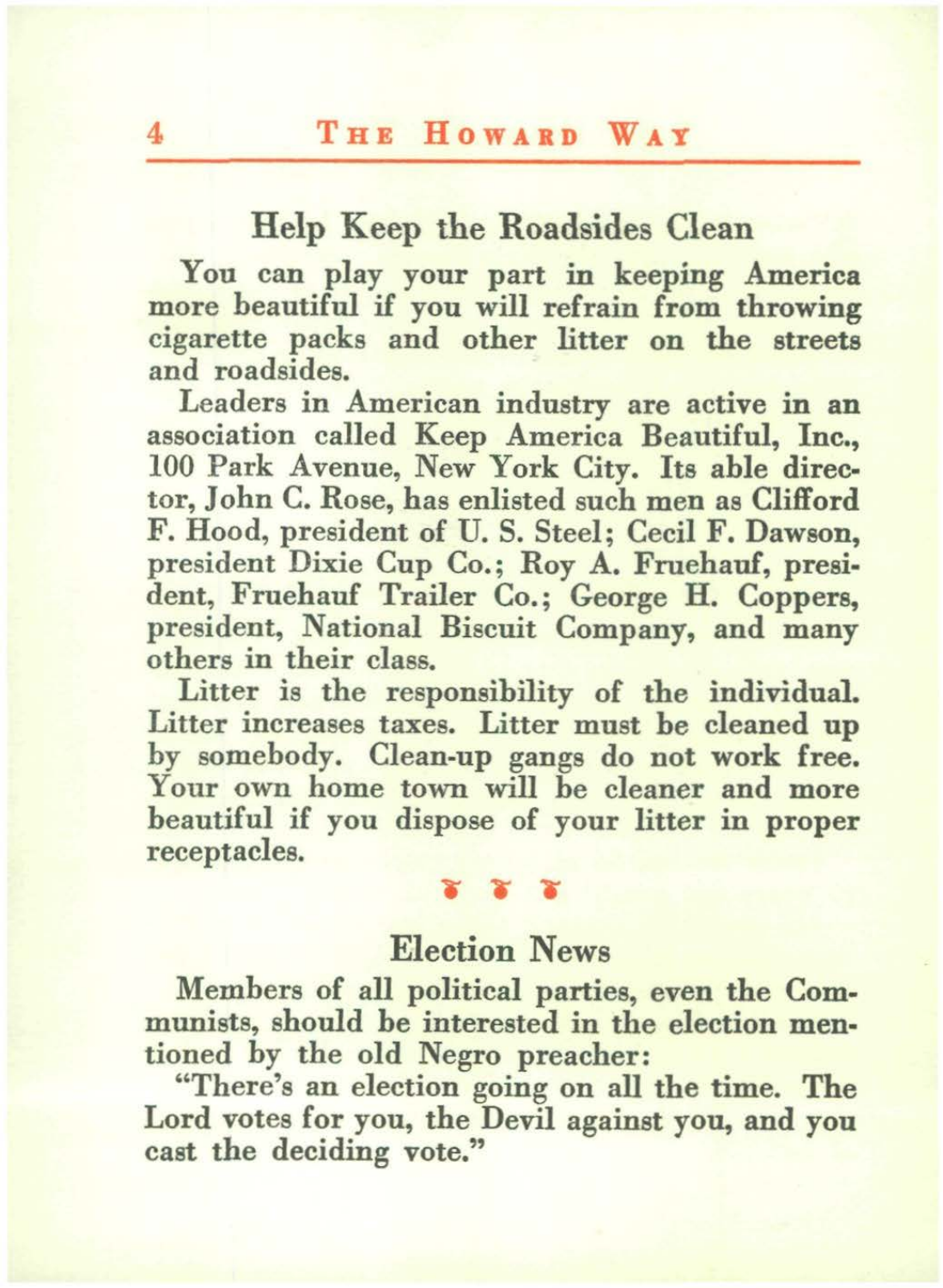**HE HOWARD WAY** 5

A High School Junior's Idea

There is much sense in the note written to Leonard Read of the Foundation for Economic Education, Irvington-on-Hudson. This is his idea:

"Much of the apparent need for government aid today is a product of too much government. When government forcibly deprives productive men of a fourth or a third of their earnings, as it now does in this country, it has seriously reduced their opportunity to care for either the aged or the youthful unproductive members of their own families. The cure for this situation lies in less  $goverment$  - not more; in greater individual  $r_{\text{esponsibility}} - \text{not less."}$ 

### **XXX** Oldest Cotton Mill in the South

The oldest cotton mill in the South operating under its original charter is The Graniteville Company, a group of modern mills at Graniteville, South Carolina.

This company can boast of having in its employ the man with a longer continuous work record than any other man in the world. He is James Wesley Rearden who started to work when he was 10 years old. He is now 93-and still active.

Ever since 1949, when a retirement system was adopted, Mr. Rearden has been free to quit. He simply refuses because he must have something to do to keep his mind alert. For 35 years he has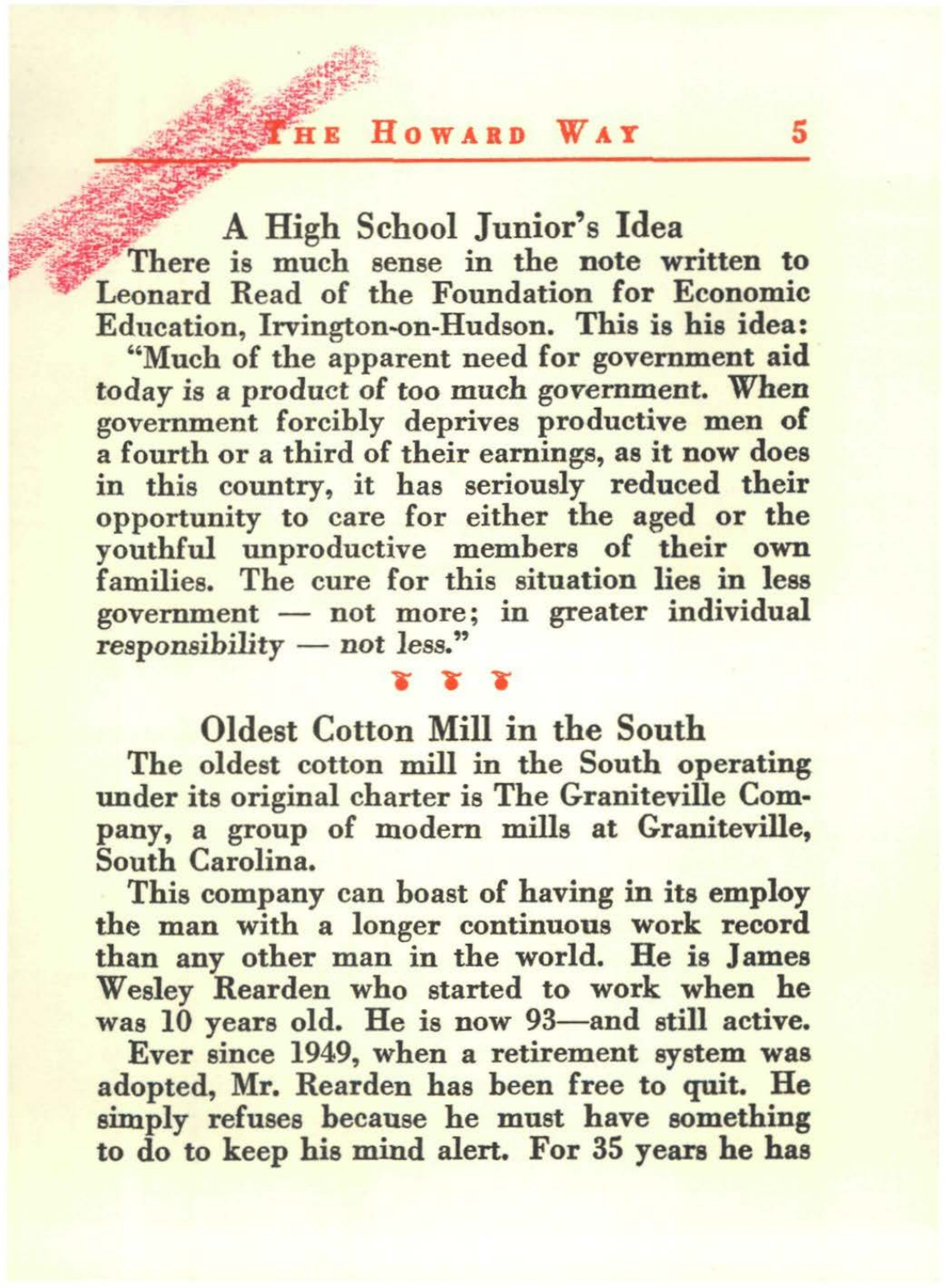taught a Sunday school class, and he also has sung in the choir almost as long.

Five years ago an English firm boasted that they had a man with a continuous work record that could not be beaten. Mr. Rearden beat him by three years.

Age is a matter of mind, not wholly of body.

#### $\mathbf{r}$  ...

#### He Wants His Tree To Be Hospitable

The world-famous architect, Dr. Walter Gropius, former head of Harvard's Department of Architecture, now professor-emeritus, was told that a tree hearing his name had been planted in Chicago on the campus of Michael Reese Hospital.

On receiving this news he commented: "I want this to be a tree in which birds of many colors and shapes can sit and feel sustained. I do not wish to restrict it to species with square tail-ends or streamlined contours or international features or Bauhaus garb. In short, I wish it to be a hospitable tree from which many songs should be heard, except the fake songs of the bird imitators."

This was once the idea that dominated pioneer America-when people of all nationalities were accepted for the quality of their contribution to the enrichment of the nation. Only bird imitators classed as 100% Americans now create the spirit of inhospitality.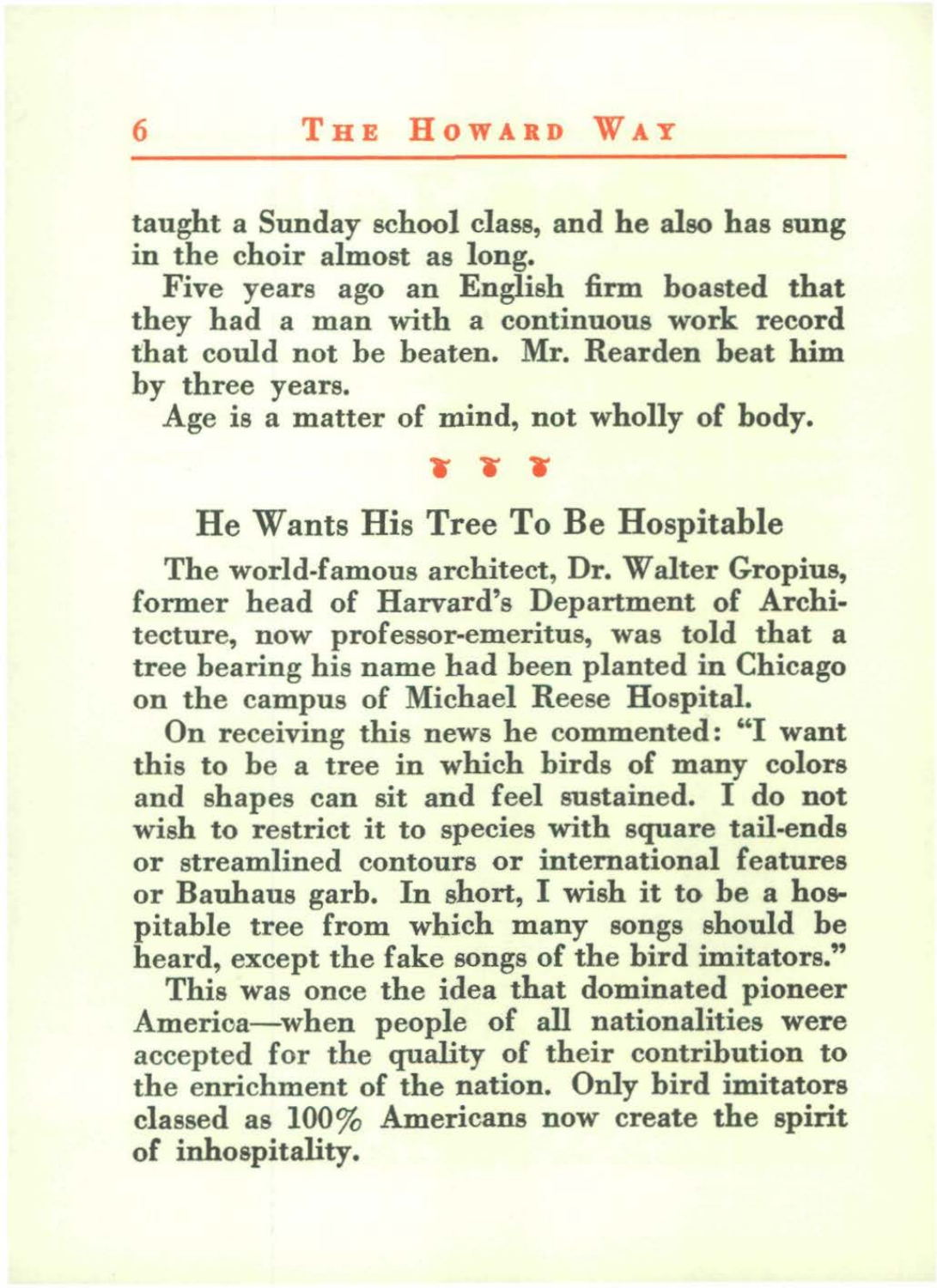# **Shop Talk**

#### Five Or Six Years Ago

Recently Harold Suggs was introduced to twenty-five Cards that had been purchased from a Northern mill some five or six years ago. The Superintendent said he found all Cards were equipped with Tuffer Card Clothing, all in excellent shape, and put them into production without having to reclothe any of them.

A few weeks ago he had to pull off a cylinder fillet that was worn out and found that it was put on thirty-two years ago. The rest of the Cards continue to give excellent service.

Incidentally, Harold adds, "The Superintendent has been acquainted with our product hut a short time, so his report is made without prejudice."

# <sup>~</sup>... ... "Tuffer Doing Fine Work For Him"

Hugh Miller passed this report along just as it was said to him, adding, "They put on the last of our Breaker Cylinders with some nep worker clothing just the other day, all of which went on 'smooth as glass.'" We should add that the Breaker Cylinders are especially designed for rugged stock.

#### Run Eight Months Before Grinding

That a First Breaker Cylinder can run and deliver pro· duction eight months without grinding the first time is a mighty good record.

Further, the Boss Carder reports some of his usual Breaker Cylinders have never lasted much over a year, whereas this one, with a combination of Piano Wire and Special Foundation. will do very much better.